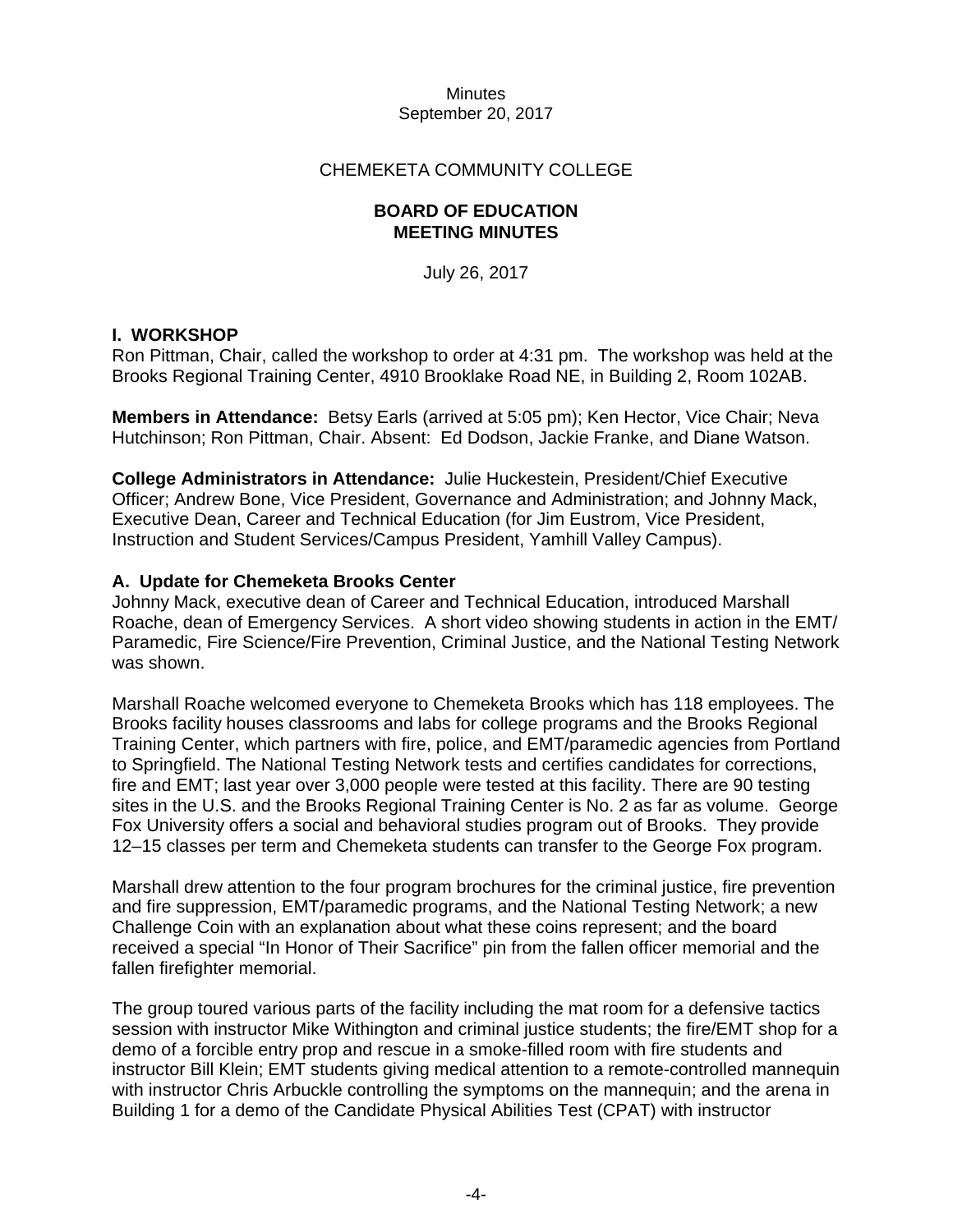Meeting Minutes Board of Education July 26, 2017 Page 2

Tania Kleinschmit and a criminal justice student who ran the course within the allotted time (less than five minutes). Marshall was thanked for the tour and hosting the board meeting this month.

The workshop ended at 5:20 pm, and a recess was taken.

# **II. A. EXECUTIVE SESSION**

Ron Pittman, Chair, called Executive Session to order at 5:40 pm, at the Brooks Regional Training Center in Building 2, Room 101. Executive Session was held in accordance with ORS 192.660(2)(d) negotiations.

**Members in Attendance:** Ed Dodson (by phone); Betsy Earls; Ken Hector, Vice Chair; Neva Hutchinson; Ron Pittman, Chair. Absent: Jackie Franke and Diane Watson.

**College Administrators in Attendance:** Julie Huckestein, President/Chief Executive Officer; Andrew Bone, Vice President, Governance and Administration; and Johnny Mack, Executive Dean, Career and Technical Education (for Jim Eustrom, Vice President, Instruction and Student Services/Campus President, Yamhill Valley Campus).

Executive Session ended at 5:45 pm, and open session resumed at 5:46 pm.

# **II. B. ADMINISTRATION UPDATES**

Updates were shared or discussed with the board on the September 6 board work session, Oregon Community College Association (OCCA) Fall Conference Request for Proposal (RFP); Association of Community College Trustees (ACCT) Conference update; ACCT 2018 Associate Committee Interest form; board calendar preview; legislative updates; personnel update; Pharmacy Tech; August 21 eclipse plans; board agenda preview; and the quarterly board monitoring of guiding principles.

A recess was taken at 6:45 pm.

# **III. REGULAR SESSION**

# **A. CALL TO ORDER**

Ron Pittman, Chair, reconvened the board meeting at 7 pm. The meeting was held at the Brooks Regional Training Center in Building 2, Room 102AB.

# **B. PLEDGE OF ALLEGIANCE**

Marshall Roache, dean of Emergency Services, reported a color guard made up of five students in the Criminal Justice program will post the colors, and he shared instructions. The color guard led the group in the Pledge of Allegiance.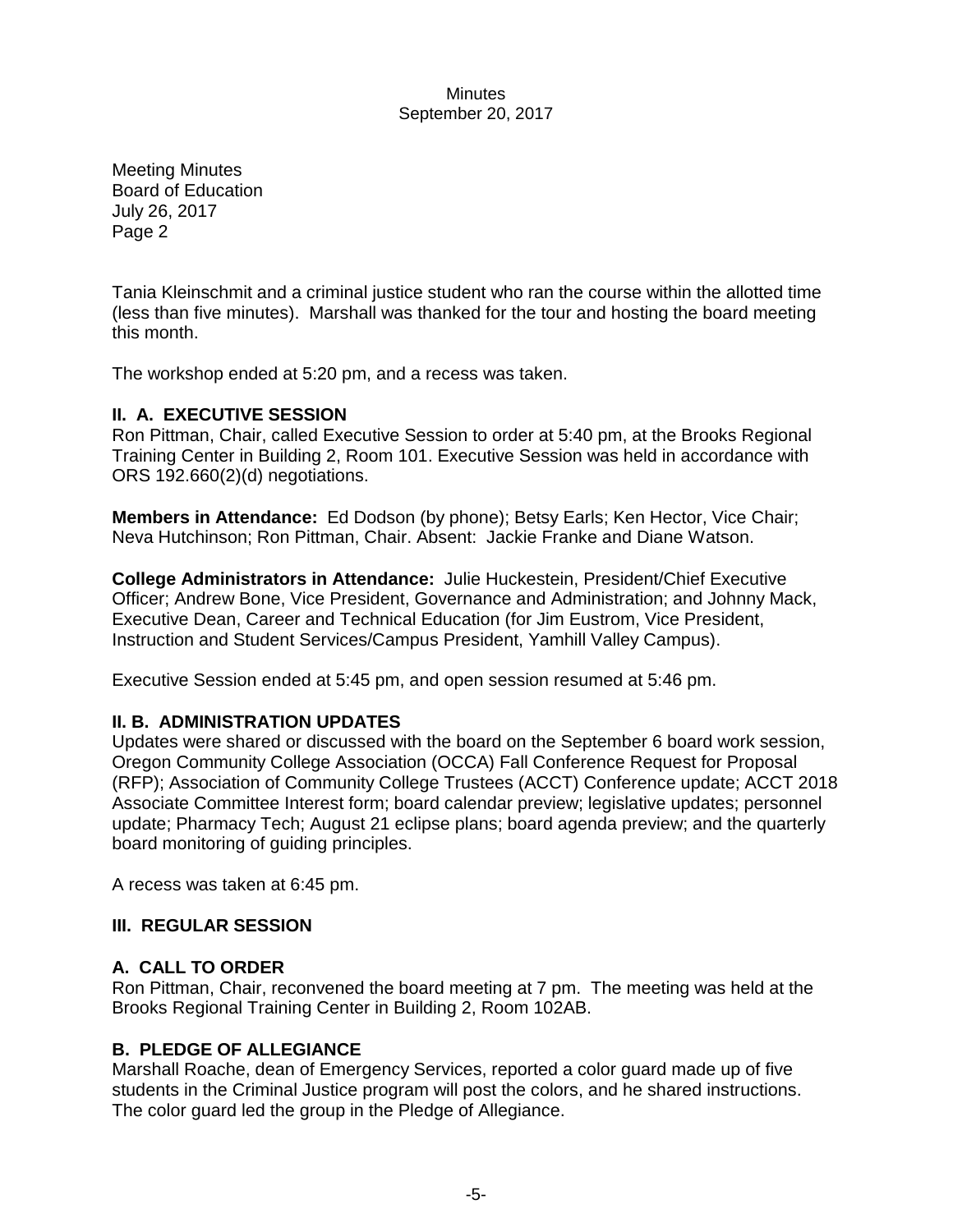Meeting Minutes Board of Education July 26, 2017 Page 3

# **C. ROLL CALL**

**Members in Attendance:** Ed Dodson (by phone); Betsy Earls; Ken Hector, Vice Chair; Neva Hutchinson; and Ron Pittman, Chair. Absent: Jackie Franke and Diane Watson.

**College Administrators in Attendance:** Julie Huckestein, President/Chief Executive Officer; Andrew Bone, Vice President, Governance and Administration; and Johnny Mack, Executive Dean, Career and Technical Education (for Jim Eustrom, Vice President, Instruction and Student Services/Campus President, Yamhill Valley).

**Board Representatives in Attendance**: Justus Ballard, Chemeketa Faculty Association; Terry Rohse, Chemeketa Classified Association; and Allison Stewart Hull, Chemeketa Exempt Association.

# **D. ADMINISTRATION OF OATH OF OFFICE**

Andrew Bone administered the Oath of Office to Ken Hector and Ron Pittman.

# **E. REORGANIZATION OF THE COLLEGE BOARD OF EDUCATION**

Betsy Earls nominated Ken Hector for board chair for 2017–2018; the motion was seconded by Neva Hutchinson.

The motion CARRIED, and Ken Hector was declared board chair.

Betsy Earls nominated Neva Hutchinson as board vice chair for 2017–2018; the motion was seconded by Ken Hector.

The motion CARRIED, and Neva Hutchinson was declared board vice chair.

#### **F. COMMENTS FROM THE AUDIENCE**

None were heard.

#### **G. APPROVAL OF MINUTES**

Betsy Earls moved and Ron Pittman seconded a motion to approve the minutes of June 28, 2017.

The motion CARRIED.

#### **H. REPORTS**

#### **Reports from the Associations**

Justus Ballard, Chemeketa Faculty Association; Terry Rohse, Chemeketa Classified Association; and Allison Stewart Hull, Chemeketa Exempt Association stated the reports stand as written. There was no report from the Associated Students of Chemeketa (ASC).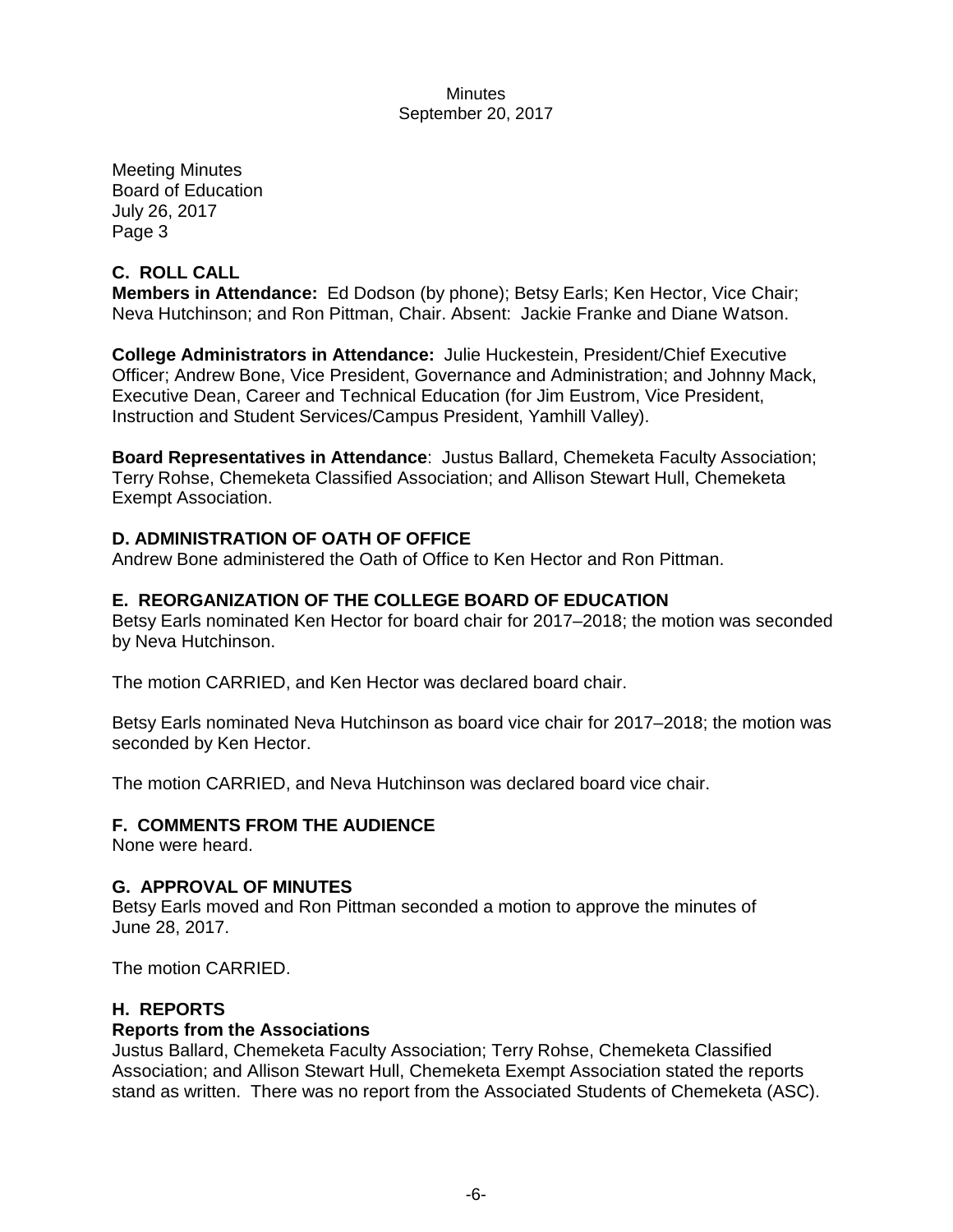Meeting Minutes Board of Education July 26, 2017 Page 4

# **Reports from the College Board of Education**

Ed Dodson reported he participated in legislative phone calls and two OCCA Executive Council subcommittee meetings to recruit for the OCCA board; attended a farewell event for Phil Wright; and a quarterly lunch with Julie.

Neva Hutchinson had no report.

Ron Pittman attended a McMinnville City Council meeting.

Betsy Earls has been busy wrapping up the legislative session, and she attended two West Salem Rotary meetings.

Ken Hector attended an Oregon Garden Foundation board meeting; three meetings of the Silverton Chamber of Commerce business group; a Silverton Chamber forum luncheon where Representative Rick Lewis gave a recap of the legislative session; and a Silverton Emergency Management Advisory Committee meeting.

#### **Reports from the Administration**

Johnny Mack introduced Holly Nelson, executive dean for Academic Progress and Regional Education Services, who reported on the Advancement Via Individual Determination (AVID) conference that she and five faculty attended in San Antonio. The focus of AVID is to provide training for educators to prepare students for success in college and careers. Two major areas the college is focusing on are faculty professional development and student support services. AVID held a number of trainings last year and over 150 faculty participated. Schools in the K–12 system are also highly involved with AVID. Neva Hutchinson asked for a link or other information on AVID. Holly will provide some background information.

# **I. INFORMATION**

# **Eclipse Planning Update**

Greg Harris and Tim Rogers shared updates on plans for the August 21 eclipse. On the education side, a short film, "The Sun Revealed" has been shown in the Planetarium and in the Building 6 Auditorium with good attendance. The Polk Center in Dallas had three showings and has had over 100 community members in attendance. A special showing for staff will be on August 17, at 4 pm, in the Building 6 Auditorium. Board members were invited to attend.

Tim Rogers reported at one point the college was going to remain open; however, based on the expected crowds, traffic and transportation delays, administration decided to close all college campuses and centers for the day. Signage indicating no camping allowed, no parking, and no trespassing will be posted and entrances will be blocked. On the day of the eclipse, public safety staff and volunteers from the Law Enforcement Related Experiences (LERE) program will monitor and patrol college sites and there will be administrative staff presence at each site to oversee facilities and make decisions as necessary. Bill Kohlmeyer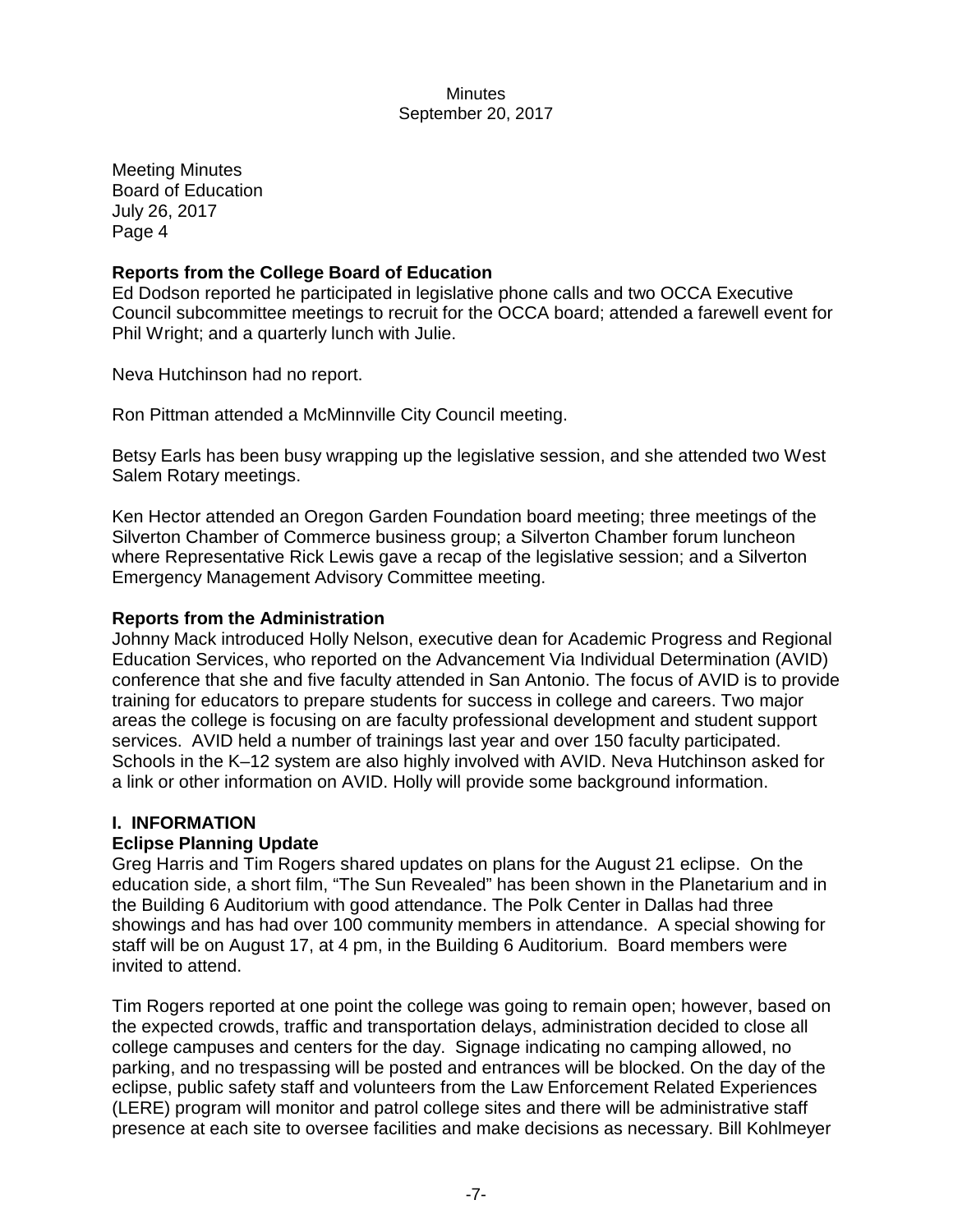Meeting Minutes Board of Education July 26, 2017 Page 5

will provide a general safety and training plan for staff on duty that day. Bill Riffle is working with lease tenants whose businesses will be open that day to help minimize impact to their operations. Also, Incident Command protocols will be in place to address any emergencies that come up.

# **2017 Fall Kickoff**

Greg Harris referred to the calendar in the board folder, and he highlighted some of the events. Kickoff day is Tuesday, September 12, starting at 9 am in the Building 7 gym. Julie will give a welcome and a presentation focused on understanding our students (who they are, their background and experiences, capacity for learning, ability to progress, etc.). After the morning session, lunch, the Wellness Fair, a classified training session, and program/ department meetings will occur in the afternoon.

### **Results of the 2016 Certification/Licensure Examinations**

Johnny Mack, executive dean for Career and Technical Education, said the report stands as written. He thanked the entire faculty in these programs for their hard work in preparing students for these careers and to be successful in the workplace, not just to pass the exams.

Since the meeting was in Brooks, Johnny highlighted the EMT and Paramedic exam. Once students complete the program, they take a practical exam with scenarios similar to what was done during the demo in the board workshop, and a computer adaptive exam that is made up of 150 questions. A computer adaptive exam asks questions that get progressively harder and if the student continues to answer the questions correctly, they might end up answering only 70 questions. This is a more realistic and better test than the previous written exam. Students must pass both the practical and written exam to get certified.

Ron Pittman is constantly impressed with the higher pass rates of Chemeketa students compared to the national pass rates.

### **College Policies #2250, Alcohol, Marijuana, and Other Drugs on College Property; #5150, Delinquent Debts; and #6030, Transfer of Budget Appropriations**

Rebecca Hillyer reported marijuana was added to Policy 2250; and minor changes were made to the other two policies. The policies were reviewed by the President's Advisory Council and will be brought back in September for board action.

#### **J. STANDARD REPORTS**

#### **Personnel Report**

Andrew Bone said the report stands as written.

# **Budget Status Report**

Miriam Scharer reported there is no budget status report since preparation for the annual audit report is underway. However, an in-progress fiscal-end budget update will be shared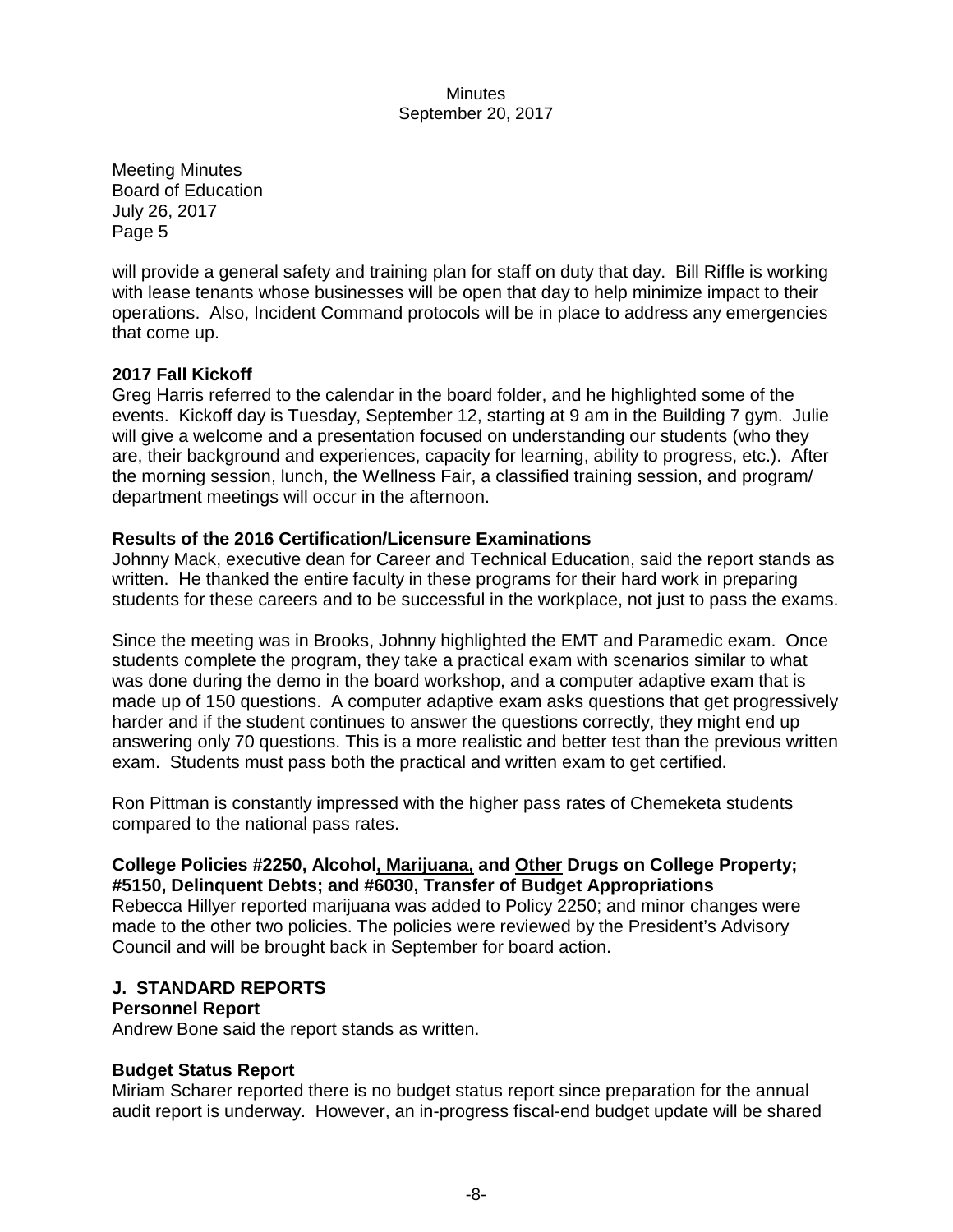Meeting Minutes Board of Education July 26, 2017 Page 6

in September, and the final audit report will be shared in December. The Status of Investments report shows a tenth of a percent increase in the interest rates.

# **Purchasing Report**

Miriam reported an Invitation to Bid (ITB) for Concrete Delivery, Installation, and Finishing Services was advertised this month and a contract award recommendation will be made in September.

Miriam called the board's attention to a green sheet for action item No. 4, Approval of On Call Services for HVAC, Boiler and Plumbing Maintenance and Repair Contract Award for CJ Hansen Company, for a period not to exceed five years, for an estimated contract value of \$850,000.

# **Capital Projects Report**

Tim Rogers said the report stands as written and he was happy to report that the Building 3, Room 257, remodel of faculty offices has been completed and furniture will be moved in for faculty by the first week of August.

# **College Advancement Report April 2017–June 2017**

Andrew Bone reported the College Advancement report, which includes Grant Activities and the Foundation Quarterly reports stands as written. Andrew noted grants submitted between April and June totaled over \$6 million and that a Title V Hispanic Serving Institution (HSI) grant was submitted. Lastly, August 7 will be the  $28<sup>th</sup>$  and final Rick Adelman golf tournament. At the luncheon, Rick will be honored and thanked for his long-time generous support of Chemeketa athletics.

# **Spring Term Enrollment Report**

Andrew Bone reported in place of Fauzi Naas and briefly reviewed the headcount and FTE tables and charts. Spring reimbursable FTE is down 6.3 percent from last spring and headcount was down 7.9 percent; year-to-date reimbursable FTE was down 5.9 percent and year-to-date unduplicated headcount was down 2 percent from last year. Andrew noted the college has a new data system that managers can use to take a deeper dive into enrollment data to help make better decisions and modifications throughout the year.

# **Recognition Report**

Julie Huckestein acknowledged all the employees in the written report.

# **K. SEPARATE ACTION**

# **Approval of Retirement Resolution No. 17-18-01, Arminta L. "Minty" Schmid and Resolution No. 17-18-02, Linda K. Crosby**

Neva Hutchinson read the retirement resolution for Arminta L. "Minty" Schmid.

Ken Hector moved and Betsy Earls seconded a motion to approve Retirement Resolution No. 17-18-01.